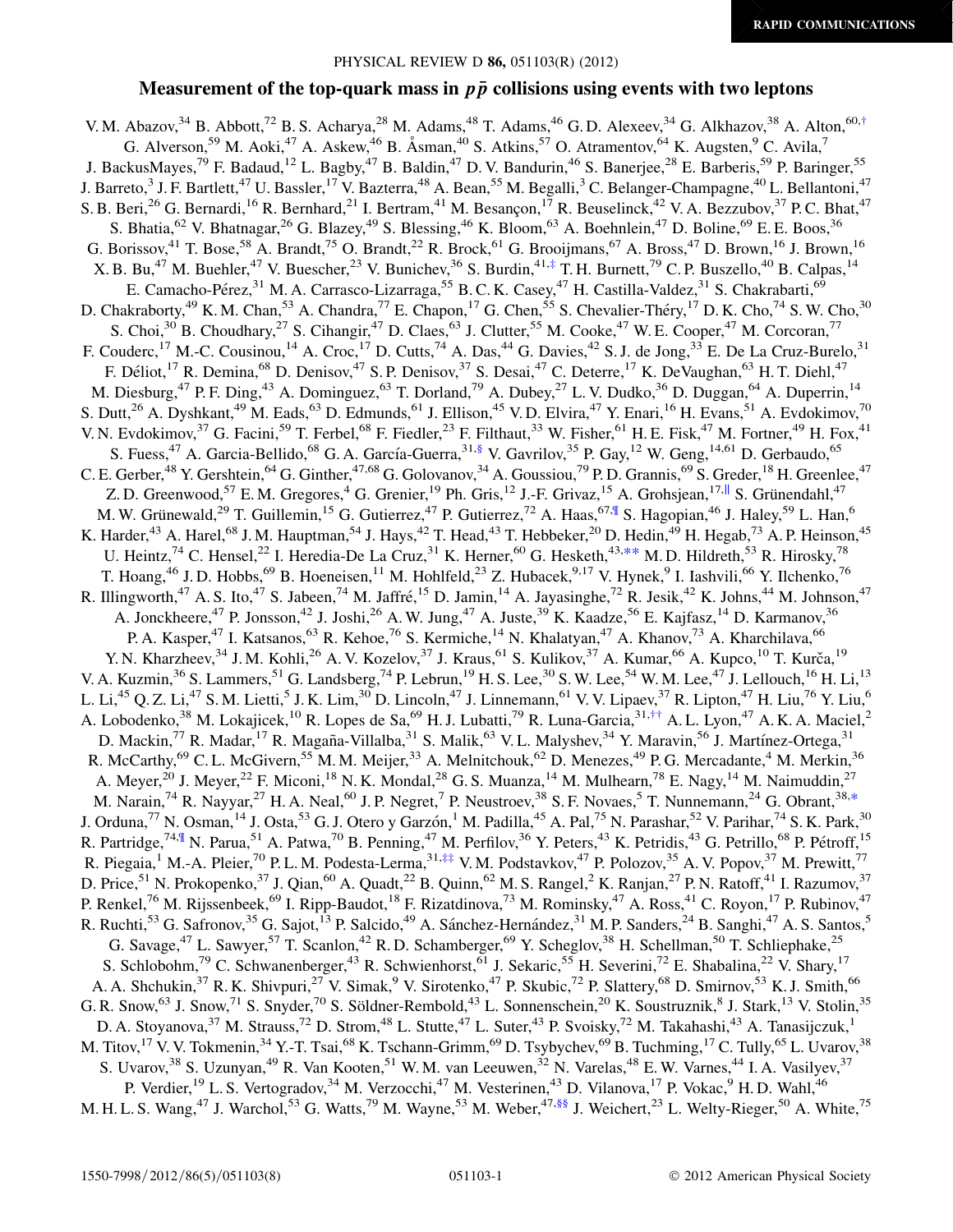V. M. ABAZOV *et al.*  $PHYSICAL REVIEW D 86, 051103(R) (2012)$ 

D. Wicke,<sup>25</sup> M. R. J. Williams,<sup>41</sup> G. W. Wilson,<sup>55</sup> M. Wobisch,<sup>57</sup> D. R. Wood,<sup>59</sup> T. R. Wyatt,<sup>43</sup> Y. Xie,<sup>47</sup> R. Yamada,<sup>47</sup> W.-C. Yang,<sup>43</sup> T. Yasuda,<sup>47</sup> Y. A. Yatsunenko,<sup>34</sup> W. Ye,<sup>69</sup> Z. Ye,<sup>47</sup> H. Yin,<sup>47</sup> K. Yip,<sup>70</sup> S. W. Youn,<sup>47</sup> T. Zhao,<sup>79</sup> B. Zhou,<sup>60</sup> J. Zhu,<sup>60</sup> M. Zielinski,<sup>68</sup> D. Zieminska,<sup>51</sup> and L. Zivkovic<sup>74</sup>

(D0 Collaboration)

<sup>1</sup>Universidad de Buenos Aires, Buenos Aires, Argentina<sup>2</sup><br><sup>2</sup>LAEEV, Centro Prasileiro de Besquisas Eísiass, Pio de Japaire  $^{2}$ LAFEX, Centro Brasileiro de Pesquisas Físicas, Rio de Janeiro, Brazil  $^{3}$ Universidade do Estado do Rio de Janeiro, Rio de Janeiro, Brazil<br><sup>4</sup>Universidade Federal do ABC, Santo André, Brazil <sup>4</sup>Universidade Federal do ABC, Santo André, Brazil<br><sup>5</sup>Instituto de Física Teórica, Universidade Estadual Paulista, São <sup>5</sup>Instituto de Física Teórica, Universidade Estadual Paulista, São Paulo, Brazil 6 University of Science and Technology of China, Hefei, People's Papublic of Chi <sup>6</sup>University of Science and Technology of China, Hefei, People's Republic of China <sup>7</sup>Universidad de los Andes, Bogotá, Colombia  $U$ niversidad de los Andes, Bogotá, Colombia<sup>8</sup>Charles University, Ecculty of Mathematics and Physics, Center for Particle Charles University, Faculty of Mathematics and Physics, Center for Particle Physics, Prague, Czech Republic<br><sup>9</sup>Czech Tachnical University in Prague, Prague, Czech Republic <sup>10</sup>Center for Particle <sup>19</sup>Center Technical University in Progress, Cacch Repubblic<br>
<sup>10</sup>Center for Technical Xan Particle of The Creck Repubblic<br>
<sup>12</sup>C. Université Jossefu Repubblic 2018 (2018)<sup>27</sup>C. Université Austral  $^{48}$ University of Illinois at Chicago, Chicago, Illinois 60607, USA <sup>49</sup>Northern Illinois University, DeKalb, Illinois 60115, USA  $50$ Northwestern University, Evanston, Illinois 60208, USA  $51$ Indiana University, Bloomington, Indiana 47405, USA  $52$ Purdue University Calumet, Hammond, Indiana 46323, USA  $53$ University of Notre Dame, Notre Dame, Indiana 46556, USA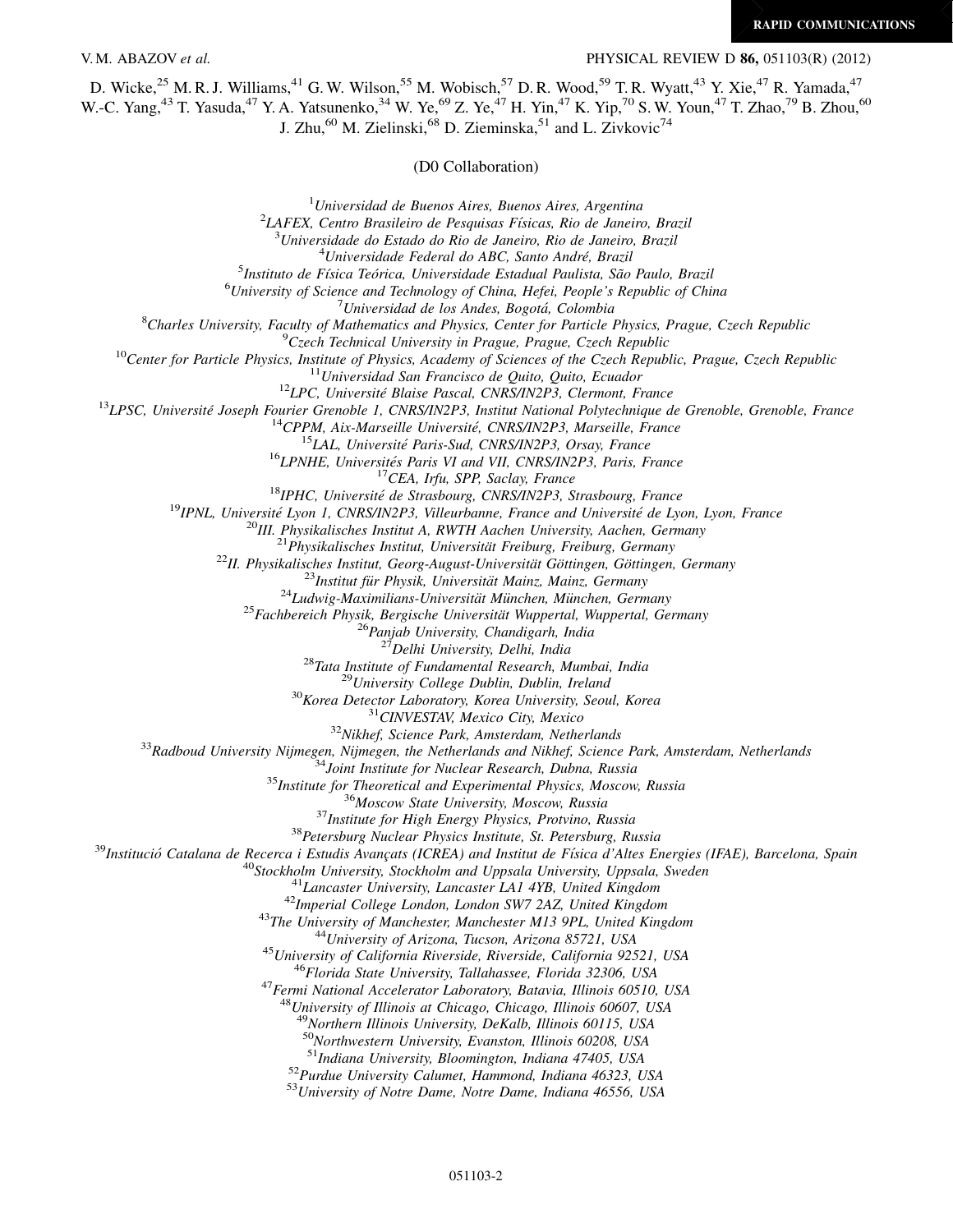<sup>54</sup>Iowa State University, Ames, Iowa 50011, USA<br><sup>55</sup>University of Kansas, Lawrence, Kansas 66045, USA<br><sup>56</sup>Kansas State University, Manhattan, Kansas 66506, USA<br><sup>57</sup>Louisiana Tech University, Ruston, Louisiana 71272, USA<br>  $59$ Northeastern University, Boston, Massachusetts 02115, USA  $59$ University of Michigan, Ann Arbor, Michigan 48109, USA  $^{61}$ Michigan State University, East Lansing, Michigan 48824, USA  $^{62}$ University of Mississippi, University, Mississippi 38677, USA<br> $^{63}$ University of Nebraska, Lincoln, Nebraska 68588, USA <sup>64</sup>Rutgers University, Piscataway, New Jersey 08855, USA<br><sup>65</sup>Princeton University, Princeton, New Jersey 08544, USA<br><sup>66</sup>State University of New York, Buffalo, New York 14260, USA<br><sup>67</sup>Columbia University, New York, New Yo <sup>68</sup>University of Rochester, Rochester, New York 14627, USA<br><sup>69</sup>State University of New York, Stony Brook, New York 11794, USA<br><sup>70</sup>Brookhaven National Laboratory, Upton, New York 11973, USA <sup>71</sup>Langston University, Langston, Oklahoma 73050, USA<br><sup>72</sup>University of Oklahoma, Norman, Oklahoma 73019, USA<br><sup>73</sup>Oklahoma State University, Stillwater, Oklahoma 74078, USA<br><sup>74</sup>Brown University, Providence, Rhode Island <sup>75</sup>University of Texas, Arlington, Texas 76019, USA<br><sup>76</sup>Southern Methodist University, Dallas, Texas 75275, USA<br><sup>77</sup>Rice University, Houston, Texas 77005, USA<br><sup>78</sup>University of Virginia, Charlottesville, Virginia 22901, <sup>79</sup>University of Washington, Seattle, Washington 98195, USA (Received 24 January 2012; published 26 September 2012)

We present a measurement of the top-quark mass  $(m_t)$  in  $p\bar{p}$  collisions at  $\sqrt{s} = 1.96$  TeV using the events with two leptons (ee, e $\mu$ , or  $\mu\mu$ ) and accompanying jets in 4.3 fb<sup>-1</sup> of data collected with the D0 detector at the Fermilab Tevatron collider. We analyze the kinematically underconstrained dilepton events by integrating over their neutrino rapidity distributions. We reduce the dominant systematic uncertainties from the calibration of jet energy using a correction obtained from  $t\bar{t}$  events with a final state of a single lepton plus jets. We also correct jets in simulated events to replicate the quark flavor dependence of the jet response in data. We measure  $m_t = 173.7 \pm 2.8$  (stat)  $\pm 1.5$  (syst) GeV and combining with our analysis in 1 fb<sup>-1</sup> of preceding data we measure  $m_t = 174.0 \pm 2.4$  (stat)  $\pm$  1.4 (syst) GeV. Taking into account statistical and systematic correlations, a combination with the D0 matrix element result from both data sets yields  $m_t = 173.9 \pm 1.9$  (stat)  $\pm 1.6$  (syst) GeV.

DOI: [10.1103/PhysRevD.86.051103](http://dx.doi.org/10.1103/PhysRevD.86.051103) PACS numbers: 14.65.Ha, 12.15.Ff

The masses of fundamental fermions in the standard model are generated through their interaction with a hypothesized scalar Higgs field with a strength given by a Yukawa coupling specific to each fermion species. The Yukawa coupling of the top quark corresponds to unity within uncertainties, and this value is constrained by a measurement of the top-quark mass  $(m_t)$ . In direct searches at the LHC for the standard model Higgs boson, both the CMS and ATLAS experiments observe local excesses above the background expectations for a Higgs boson mass  $(m_H)$  of approximately 125 GeV/ $c^2$  [[1,](#page-6-0)[2\]](#page-6-1), decaying to diboson final states. Combined results in searches from the CDF and D0 experiments at the Tevatron show evidence for events above background expectation in  $b\bar{b}$  final states [\[3\]](#page-6-2). It is therefore important to sharpen the measurement of  $m_t$ , as its precise value, along with the mass of the W boson  $(m_W)$ , constrains the standard model prediction for  $m_H$  through well defined radiative corrections.

In  $p\bar{p}$  collisions, top quarks (*t*) are primarily produced in  $t\bar{t}$  pairs, with each top quark decaying with  $BR(t \rightarrow Wb)$  ~ 100%. These events yield final states with either 0, 1, or 2 leptons from decays of the two W bosons. We consider the

<span id="page-2-4"></span>[<sup>\\*</sup>D](#page-0-0)eceased.

<span id="page-2-0"></span>[<sup>†</sup>](#page-0-1) Visitor from Augustana College, Sioux Falls, SD, USA.

<span id="page-2-1"></span>[<sup>‡</sup>](#page-0-2) Visitor from The University of Liverpool, Liverpool, United Kingdom.

<span id="page-2-2"></span>Visitor from UPIITA-IPN, Mexico City, Mexico.

<sup>&</sup>quot;Visitor from DESY, Hamburg, Germany.<br><sup>¶</sup>Visitor from SLAC. Menlo Park. CA. U!

<sup>\*\*</sup>Visitor from University College London, London, United Kingdom.

<span id="page-2-3"></span>[<sup>††</sup>V](#page-0-4)isitor from Centro de Investigacion en Computacion-IPN, Mexico City, Mexico.

<span id="page-2-5"></span>[<sup>‡‡</sup>V](#page-0-5)isitor from ECFM, Universidad Autonoma de Sinaloa, Culiaćan, Mexico.

<span id="page-2-6"></span>[<sup>§§</sup>V](#page-0-6)isitor from Universita¨t Bern, Bern, Switzerland.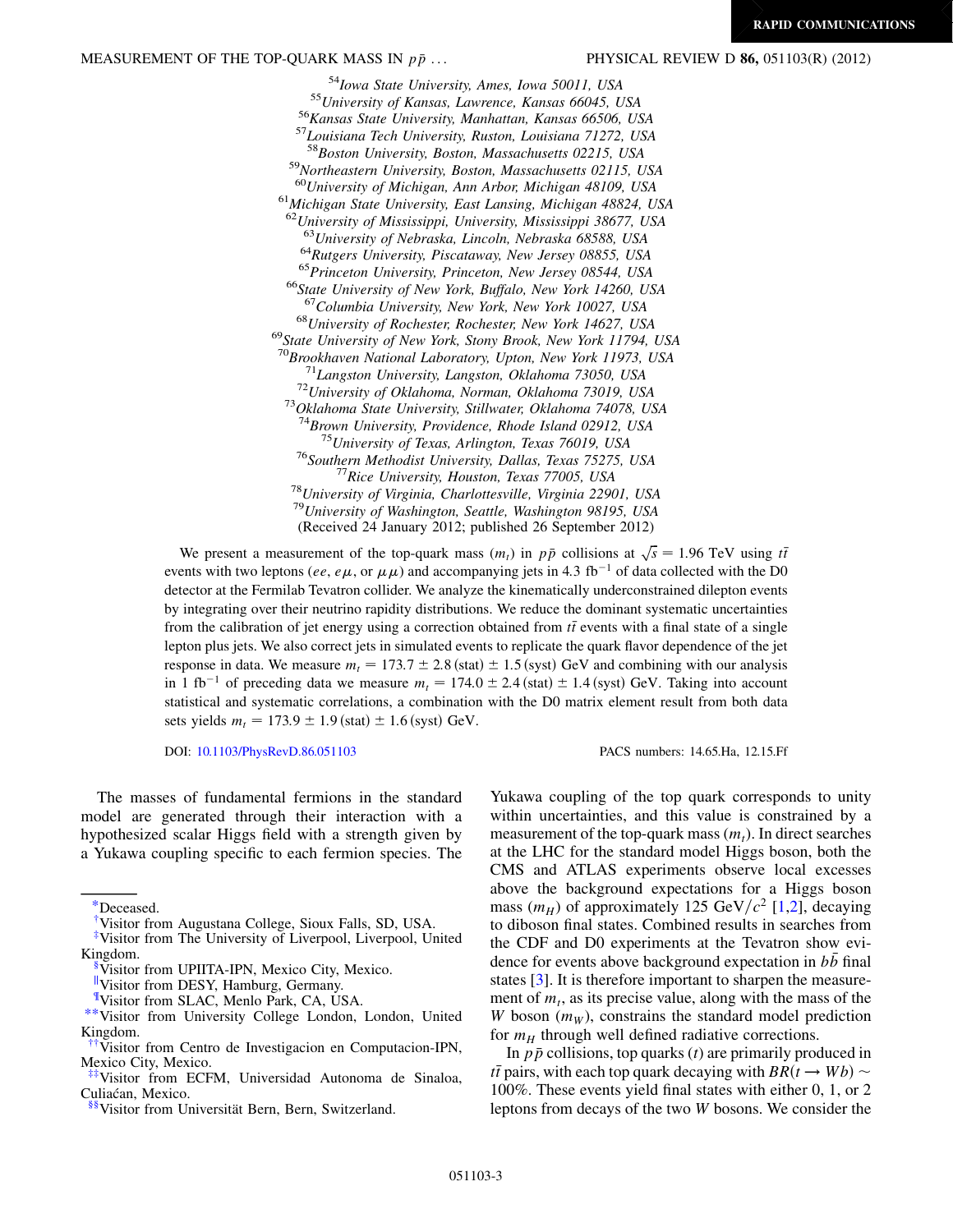dilepton channels  $(2\ell)$  that contain either electrons or muons of large transverse momentum  $(p_T)$  and at least two jets. We analyzed such events previously [\[4](#page-6-3),[5\]](#page-6-4) using the neutrinoweighting ( $\nu$ WT) approach [\[6\]](#page-6-5). While the  $2\ell$  channels have low background, the small decay branching ratio into leptons means that  $m_t$  measurements from these events remained statistically limited unlike in channels with one lepton and four or more jets ( $\ell$  + jets). This situation has changed recently (e.g., Ref. [[7\]](#page-7-0)). Now, dominant systematic uncertainties from jet energy calibration, which have been larger [\[4](#page-6-3)] in the dilepton channel compared to  $\ell$  + jets, are limiting precision of the  $m_t$  measurement. In  $\ell$  + jets events, two quarks originate from W boson decay and yield a dijet mass signature that permits a precise calibration of jet energies for the measurement of  $m_t$  in  $t\bar{t}$  events [\[8](#page-7-1)]. While this calibration has greatly improved measurements in the  $\ell$  + jets channels, it has not been carried over to the calibration in other analyses. This is primarily due to differences in event topologies that can affect the details of the jet energy scale.

We present a new measurement of  $m_t$  using the D0 detector with 4.3 fb<sup>-1</sup> of  $p\bar{p}$  collider data in the ee, e $\mu$ , and  $\mu\mu$  final states. We improve the jet energy calibration for the accompanying jets using the energy scale from  $\ell$  + jets events [[9](#page-7-2)]. Our approach differs from that of Ref. [\[10\]](#page-7-3) in that we do not use the  $\ell$  + jets scale as a constraint in a combined fit of  $\ell$  + jets and dilepton events. Instead, we use this constraint as a calibration, and estimate the uncertainties of transferring that calibration to the dilepton event topology. This procedure demonstrates how the calibration obtained using the dijet constraint from  $m<sub>W</sub>$  can be applied to different final states, and has wide applicability beyond the measurement of  $m_t$  in 2 $\ell$  events. We also employ flavordependent corrections to jet energies for the first time in a dilepton analysis that substantially reduce the uncertainties on jet energy resulting from jet flavor. The presented  $m_t$ measurement is performed using the same data as Ref. [[7\]](#page-7-0), and is correlated with it as discussed below.

The D0 detector [\[11\]](#page-7-4) is a multipurpose detector operated at the Fermilab Tevatron  $p\bar{p}$  collider. The inner detector consists of coaxial cylinders and disks of silicon microstrips for track and vertex reconstruction. Eight layers of scintillating fibers arranged in doublets surround the silicon microstrip tracker and extend tracking measurements to forward pseudorapidities  $\eta$  [[12](#page-7-5)]. A 1.9 T solenoid produces a magnetic field for the tracking detectors. Uranium-liquid argon calorimeters surround the tracking volume and perform both electromagnetic and hadronic shower energy measurements. Thin scintillation intercryostat detectors sample showers in the region between the central and end calorimeters. Three layers of proportional drift tubes and scintillation counters reside outside the calorimetry, with 1.8 T toroids that provide muon identification and independent measurement of muon momenta.

We simulate  $t\bar{t}$  events using Monte Carlo (MC) samples for 140 GeV  $\leq m_t < 200$  GeV using the ALPGEN

### V. M. ABAZOV et al. PHYSICAL REVIEW D 86, 051103(R) (2012)

generator [[13](#page-7-6)] and PYTHIA [\[14\]](#page-7-7) for parton fragmentation. Backgrounds originate from  $Z/\gamma^* \rightarrow 2\ell$  + jets and  $WW/WZ/ZZ \rightarrow 2\ell$  + jets production. For the former, we use ALPGEN combined with PYTHIA, while diboson backgrounds are simulated entirely with PYTHIA. We pass all MC events through a full detector simulation based on GEANT [[15](#page-7-8)]. Backgrounds from instrumental effects that result in misidentified leptons are modeled using data.

We use single and two-lepton triggers to select events for this analysis. Data and simulated events are reconstructed to provide the momenta of tracks, jets, and lepton candidates. Charged leptons are required to be isolated from other calorimeter energy deposits, and to have an associated track in the inner detector. Calorimeter and tracking information are combined to identify electrons. Track parameters in the muon and inner detector system are used to identify muons. We reconstruct jets with an iterative, midpoint cone algorithm with radius  $R_{\text{cone}} = 0.5$ [\[16\]](#page-7-9). Jets are calibrated with the standard D0 jet energy correction which is derived from data [\[17\]](#page-7-10). The method corrects the measured jet energy to the value obtained by applying the reconstruction cone algorithm to particles from jet fragmentation before they interact with the detector. We establish the efficacy of the method in the MC, where we compare the measured jet and the jet reconstructed from fragmentation particles. The jets in data and MC are calibrated independently so that their relative response is close to unity. This corrects for detector response, energy deposited outside of the jet cone, electronics noise, and pileup. The largest correction compensates for the detector response, and is extracted using  $\gamma$  + jet events in data and MC. We also correct jets for the  $p_T$  of any embedded muon and that of the associated neutrino. We initially apply this standard calibration [\[17\]](#page-7-10) because it provides detailed  $p_T$  and  $\eta$  dependent corrections. It also provides distinct corrections to jets and the imbalance in event transverse momentum  $(\not{E}_T)$  because several components (e.g., noise and out-of-cone effects) result from the jet reconstruction algorithm rather than any undetected energy. In the  $p_T$  range of jets found in  $t\bar{t}$  events, the uncertainty of the standard D0 jet energy calibration averages 2%, and is dominated by systematics. Because the flavor dependence of jet energy calibration can yield one of the largest systematic uncertainties on our measurement [\[4](#page-6-3)], we have improved our analysis by accounting for this dependence. We use responses of single particles from data and MC to determine the energy scale for different jet flavors. We correct MC jets by the ratio of data response to MC response according to their flavor to ensure that the MC reflects the flavor depen-dence in data, as in Ref. [[9\]](#page-7-2). We calculate  $E_T$  as the negative of the vector sum of all transverse components of calorimeter cell energies and muon track momenta, corrected for the response to electrons and jets.

Events are selected to have two leptons (ee,  $e\mu$ ,  $\mu\mu$ ) and two or more jets. The leptons must have  $p_T > 15 \text{ GeV}$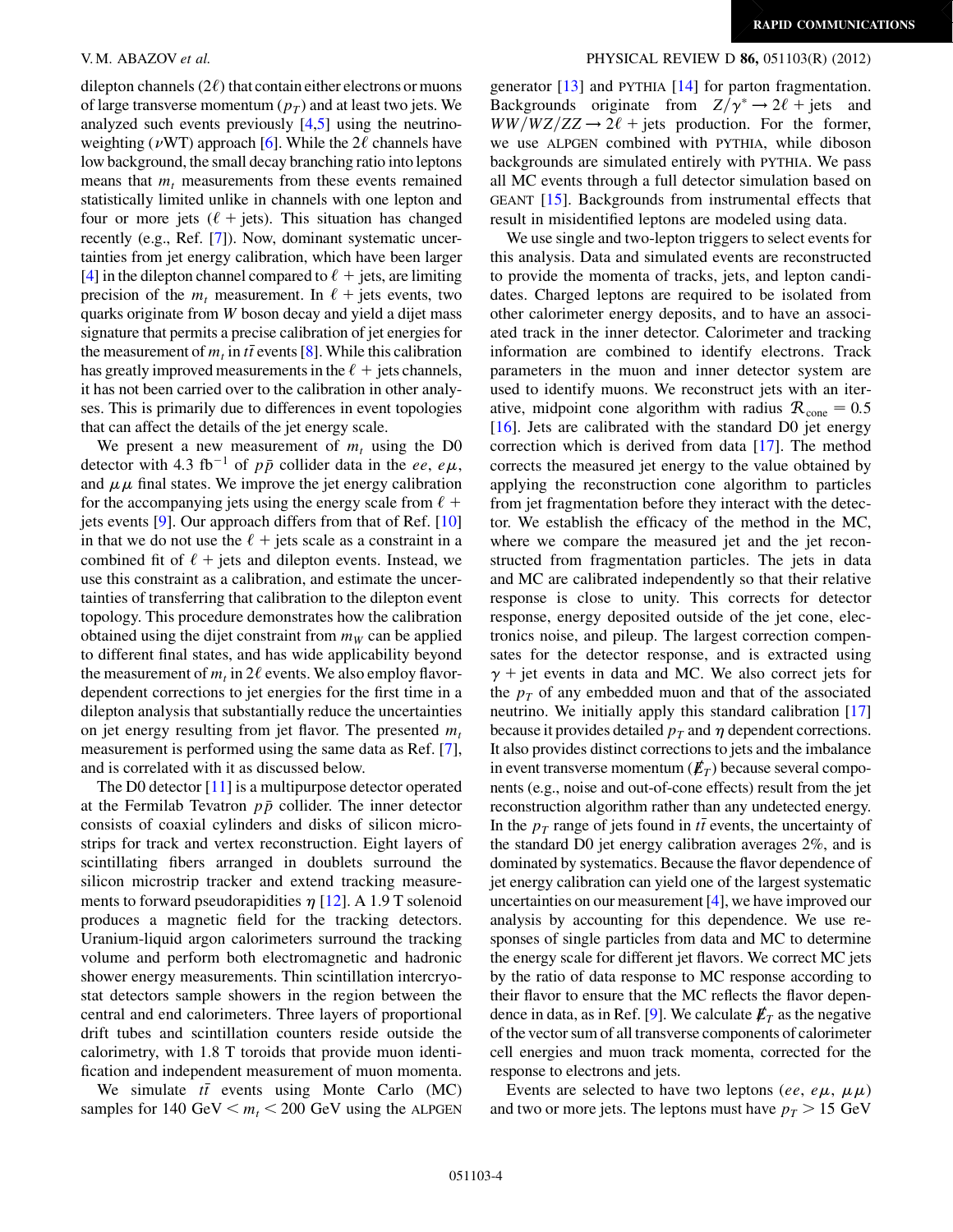## MEASUREMENT OF THE TOP-QUARK MASS IN  $p\bar{p}$  ... PHYSICAL REVIEW D 86, 051103(R) (2012)

and the jets must have  $p_T > 20$  GeV. Electrons and jets are required to satisfy  $|\eta|$  < 2.5, while muons must have  $|\eta|$  < 2. We further require  $E_T > 40$  GeV in the  $\mu\mu$ channel. The  $e\mu$  events must satisfy  $H_T > 120$  GeV, where  $H_T$  is defined to be the sum of the  $p_T$ 's of jets and the leading lepton. In  $\mu\mu$  and ee events, we also require  $E_T$  to be significantly larger than typical values found in the distribution from Z boson events. These and all other selections are detailed in Ref. [[18](#page-7-11)]. We observe 50, 198, and 84 events with expected background yields of 10.4, 28.1, and 31.0 events in the ee, e $\mu$ , and  $\mu\mu$ channels, respectively.

In  $\ell$  + jets events, one W boson decays to two quarks that fragment to jets. The invariant mass of this jet pair can be used to improve the calibration for all jets in these events. Complications arise because the four jets in the  $\ell +$ jets events can be incorrectly assigned to the initial four quarks. Energy from different partons is also mixed in the same jet due to a high jet multiplicity. Observed jet energies are also affected by color flow effects, which are different for the b-quark jets and for jets from the decay of color singlet W bosons. These attributes are specific to a particular event topology such as  $\ell$  + jets. Nevertheless, a scale factor based on the dijet invariant mass that is correlated with  $m<sub>W</sub>$  can be extracted. The most recent analysis of this kind by D0 used 2.6  $fb^{-1}$  of data and obtained a calibration factor of  $1.013 \pm 0.008$  (stat) [\[9](#page-7-2)]. The uncertainty of 0.8% is smaller than that of the standard jet energy correction and will decrease with additional data. There are additional systematic effects on this energy scale that one must account for when applying it to b-quark jets in the  $\ell$  + jets analysis. These also affect our analysis, and we similarly evaluate the flavor dependence and residual energy scale systematic uncertainties directly on the measured  $m_t$  to avoid double counting. These are quoted in Table [II](#page-6-6) and discussed below. Beyond this, we have the possible difference between b-quark jets in dilepton events and b-quark jets in  $\ell$  + jets events and the effect of using a calibration based on a subset of the total data, each of which we discuss now in detail.

The event topology is different in  $2\ell$  and  $\ell$  + jets events. This has prevented significant progress in reducing the large standard jet energy scale uncertainties in dilepton analyses. To overcome this challenge and carry over the  $\ell$  + jets calibration, we must account for the possibility that the energy scale of the  $b$ -quark jets in the two channels can differ. We calculate the energy scale  $R^{2\ell}$  for b-quark jets in the dilepton sample using responses for single particles that fall within the reconstructed jet cone. This is done by scaling single particle responses in MC to reproduce the energy response of jets in data [[19](#page-7-12)], giving  $R_{\text{data}}^{2\ell}$ , and using particle responses from MC, giving  $R_{\text{MC}}^{2\ell}$ . We calculate the ratio of these two responses in the dilepton channel and the analogous ratio for b-quark jets in the  $\ell$  + jets sample. The corresponding double ratio

$$
\mathcal{R}_{2\ell}^{b}(p_{T}^{b}) = \frac{R_{\text{data}}^{2\ell}(p_{T}^{b})/R_{\text{MC}}^{2\ell}(p_{T}^{b})}{R_{\text{data}}^{\ell+{\text{jets}}}(p_{T}^{b})/R_{\text{MC}}^{\ell+{\text{jets}}}(p_{T}^{b})}
$$
(1)

varies between 1.001 and 1.003 depending on b-quark jet  $p_T$ ,  $p_T^b$ . The multiplicity of particles in b-quark jets in  $\ell$  + jets events at the MC generator level is, after application of the offline jet algorithm, a few percent higher than in the dilepton sample, which is a sufficiently large difference to account for the observed value of  $\mathcal{R}_{2\ell}^b$ . We therefore take 0.3%, the maximum excursion of  $\mathcal{R}_{2\ell}^b$  from unity, as a systematic uncertainty on carrying over the  $\ell$  + jets scale to the jets in our dilepton sample. The  $\ell$  + jets scale is applied as a direct correction to the standard calibration.

The jet energy scale calibration obtained in Ref. [[9](#page-7-2)] is based on a subset of the data, and we must therefore estimate the effect of using the calibration on a larger data set. The instantaneous luminosity of the dilepton sample is higher on average. We reweight the distribution of the number of primary vertices in the  $\ell$  + jets sample to match the distribution in the 4.3 fb<sup>-1</sup> $\ell$  + jets data and recalculate the  $\ell$  + jets energy scale. This produces a negligible effect. To account for a possible shift in the energy scale of the liquid argon calorimeter, we apply a correction derived from 4.3 fb<sup>-1</sup> rather than 2.6 fb<sup>-1</sup>, and this yields a 0.7% shift in jet energy scale. From these studies, we obtain a total uncertainty on the  $\ell$  + jets energy scale as applied to our analysis as the sum in quadrature of the statistical uncertainty (0.8%),  $\mathcal{R}_{2\ell}^b$  (0.3%), and the calorimeter calibration (0.7%). This yields a 1.1% uncertainty for applying the  $\ell$  + jets energy scale.

The consequence of two neutrinos in dilepton events is an underconstrained kinematics. We employ the  $\nu$ WT technique to extract  $m_t$  [\[6](#page-6-5)] due to its weak sensitivity to the modeling details of  $t\bar{t}$  events. We integrate over the  $\eta$ distributions predicted for both neutrinos, solve the event kinematics, and calculate  $\not\hspace{-.15cm}/\,^{\mathcal{F}}$  from the neutrino momentum solutions. The expected neutrino  $\eta$  distribution in the dilepton channel is symmetric around  $\eta = 0$  and found to be well described by a Gaussian distribution. The width of the distribution decreases gradually with increasing  $m_t$ (i.e., as the neutrinos become more central). Hence, we model the neutrino  $\eta$  distributions with a Gaussian probability distribution using a width parameterized as a linear function of  $m_t$ . Several more sophisticated parametrizations were tested, but provided negligible improvement in expected precision in pseudoexperiments. By comparing the calculated  $\not{\!\mathbf{E}}_T$  to the measured  $\not{\!\mathbf{E}}_T$  for each event, we calculate a weight for a given choice of  $m_t$ . For each neutrino rapidity sampling, we sum the weights calculated from all combinations of neutrino momentum solutions and jet assignments. We therefore arrive at a distribution of relative weight for a range of  $m_t$  for each event. We found in Ref. [\[4](#page-6-3)] that most of the statistical sensitivity to  $m_t$ is obtained from the first two moments of this weight distribution, the mean  $(\mu_w)$  and rms  $(\sigma_w)$ . A coarse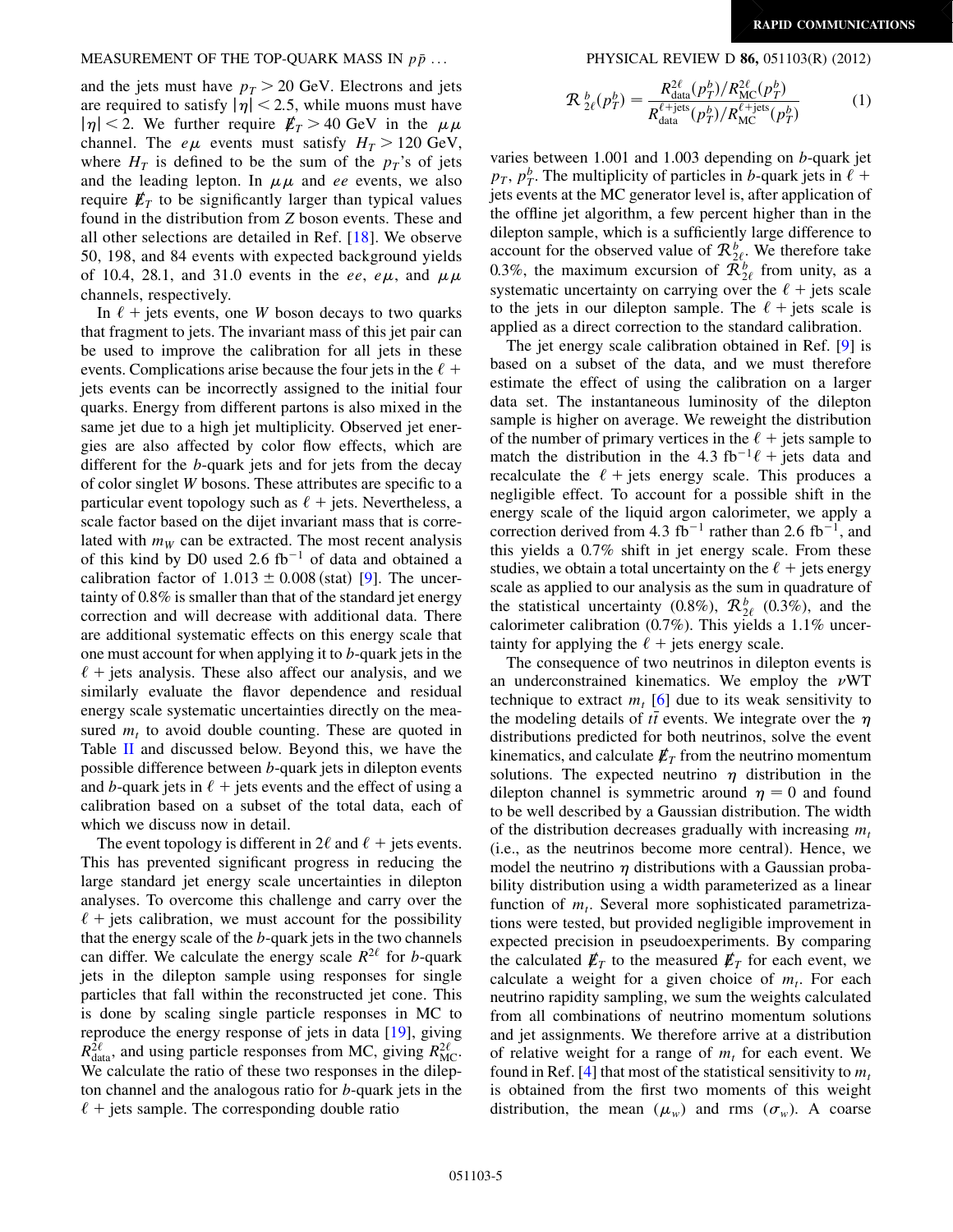granularity of our sampling of the  $\eta$  distribution causes these moments to be unstable. To reduce this variation, we have increased the sampling for this integration by an order of magnitude relative to our previous analysis [[4\]](#page-6-3). This improves the expected statistical uncertainty on  $m_t$  by 4%. Requiring the integral of this distribution to be nonzero excludes events with a measured  $\not\!\vec{E}_T$  that is incompatible with coming from neutrinos from  $t\bar{t}$  decay. This introduces a small inefficiency for the  $t\bar{t}$  signal and reduces the background contamination in the final sample. Our final kinematically reconstructed data sample consists of 49, 190, and 80 events in the ee,  $e\mu$ , and  $\mu\mu$  channels, respectively.

Probability distributions for  $\mu_w$  and  $\sigma_w$  are constructed for background in each channel. Each background component is normalized to its expected event yield. We generate distributions of  $t\bar{t}$  signal probability as a function of  $\mu_w$ ,  $\sigma_w$ , and  $m_t$ . We use a binning that provides the minimum expected statistical uncertainty, as checked in pseudoexperiments. We perform a binned maximum likelihood fit to the probability distributions, fixing the total signal and background yields expected in our data. The signal is normalized to the cross section calculated for  $t\bar{t}$  production [\[20\]](#page-7-13), evaluated at  $m_t = 172.5$  GeV. For all measurements, we obtain a likelihood  $(L)$  vs  $m_t$ . We fit a parabola to the dependence of  $-\ln L$  vs  $m_t$ , and the fitted mass  $m_t^{\text{fit}}$  is defined as the lowest point of the parabola. Point-to-point fluctuations mean that the initial placement of the window may result in a nonconvergent fit. We therefore iterate the fit around the current fit minimum. This results in a significant improvement in fitting efficiency, particularly in the dimuon channel. The final  $-\ln L$  vs  $m_t$  for data is shown in Fig. [1.](#page-5-0) The statistical uncertainty for each measurement is taken as the half-width of the parabola at 0.5 units in  $-\ln L$  above the minimum at  $m_t^{\text{fit}}$ .

The above procedure is followed for the extraction of  $m_t$ from data and is used to calibrate the result as follows. We construct pseudoexperiments from signal and background MC samples according to their expected yields and allow fluctuations in each such that the total equals the number of observed events. We perform 1000 pseudoexperiments for

<span id="page-5-0"></span>

FIG. 1. lnL as a function of  $m_t$  for the combined ee, e $\mu$ , and  $\mu\mu$  channels. A parabolic fit is shown near the minimum value in  $m_t$ .

#### V. M. ABAZOV et al. **PHYSICAL REVIEW D 86, 051103(R)** (2012)

each channel, and measure  $m_t^{\text{fit}}$  in each. A linear fit of  $m_t^{\text{fit}}$ vs the input  $m_t$  provides a calibration for our method. We also calculate the pull width of the average estimated statistical uncertainty vs the rms of  $m_t^{\text{fit}}$  values. The resulting slopes, offsets, and pull widths are given in Table [I](#page-5-1). The  $m_t^{\text{fit}}$  and estimated statistical uncertainty are corrected with these parameters. We obtain a calibrated mass measurement for the 4.3 fb<sup>-1</sup> sample in the ee, e $\mu$ , and  $\mu\mu$ channels.

The largest systematic uncertainties are associated with the jet calibration. We change the  $\ell$  + jets energy scale factor by  $\pm 1.1\%$ , and perform our analysis to obtain a systematic uncertainty on  $m<sub>t</sub>$  of 0.9 GeV. The result of the  $\ell$  + jets analysis is a single scale factor averaged over all jet  $p_T$ 's that are utilized in the dijet mass, i.e., dominated by light quark jets from W boson decay. As in Ref. [[9](#page-7-2)], we estimate an uncertainty due to the difference in  $p<sub>T</sub>$  distributions of b-quark jets, in our case in dilepton events, vs the calibrating jets from the  $W \rightarrow jj$  sample. To estimate an uncertainty from this difference, we treat the  $p_T$  and  $\eta$ dependence of the uncertainty in the standard jet energy scale as a possible dependence of the residual energy scale following the calibration to  $\ell$  + jets. We calculate the average of the energy scale uncertainty for jets in the  $W \rightarrow i j$  sample. For each jet in the dilepton sample, we apply a shift corresponding to the difference between its uncertainty in energy scale and the  $W \rightarrow jj$  sample's average uncertainty in energy scale. Propagating this difference through the mass analysis yields a 0.3 GeV uncertainty on  $m_t$ .

The flavor-dependent jet energy corrections described earlier provide MC-based mass templates that accurately reflect the data. As in [\[9](#page-7-2)], we propagate the uncertainty in these corrections and obtain a systematic uncertainty on  $m_t$ of 0.5 GeV. The uncertainties due to flavor dependence and residual scale together with the uncertainty originating from the carry over of the jet energy scale from the  $\ell$  + jets sample account for the difference between b-quark jets in dilepton events and jets from  $W \rightarrow jj$  in  $\ell$  + jets events.

We evaluate the effect of our uncertainty in modeling initial state radiation (ISR) and final state radiation (FSR) by comparing two PYTHIA samples having identical values of generated  $m_t$  but different input parameters taken from a CDF study [[21](#page-7-14)] corresponding to an increased or decreased amount of ISR/FSR. Color reconnection uncertainties are estimated by comparing the analysis with PYTHIA tune Apro and PYTHIA tune ACpro using [[22](#page-7-15)]. Higher order

<span id="page-5-1"></span>TABLE I. Parameters used to calibrate  $m_t^{\text{fit}}$  in the analysis of ee,  $e\mu$ , and  $\mu\mu$  channels and their combination.

| Channel   | Slope             | Offset [GeV]    | Pull width      |
|-----------|-------------------|-----------------|-----------------|
| ee        | $0.976 \pm 0.014$ | $0.03 \pm 0.16$ | $1.01 \pm 0.01$ |
| $e\mu$    | $0.973 \pm 0.012$ | $0.43 \pm 0.14$ | $1.03 \pm 0.01$ |
| $\mu \mu$ | $1.038 \pm 0.022$ | $0.49 \pm 0.23$ | $1.06 \pm 0.03$ |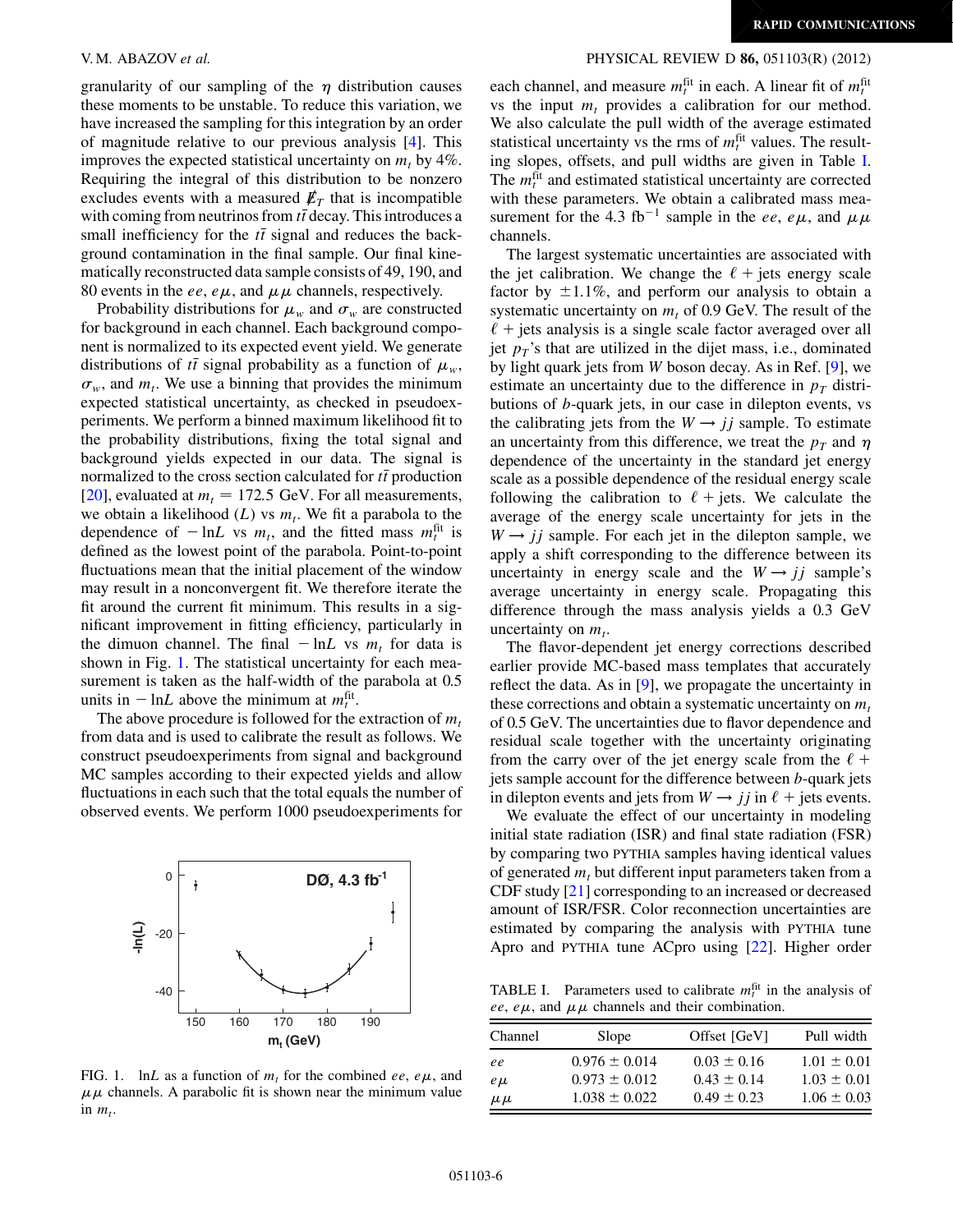<span id="page-6-6"></span>TABLE II. Estimated systematic uncertainties on  $m_t$  for the combined dilepton measurement in  $4.3 \text{ fb}^{-1}$ .

| Source                                   | Uncertainty (GeV) |
|------------------------------------------|-------------------|
| Jet energy calibration                   |                   |
| Overall scale                            | 0.9               |
| Flavor dependence                        | 0.5               |
| Residual scale                           | 0.3               |
| Signal modeling                          |                   |
| <b>ISR/FSR</b>                           | 0.4               |
| Color reconnection                       | 0.5               |
| Higher order effects                     | 0.6               |
| b quark fragmentation                    | 0.1               |
| Parton distribution function uncertainty | 0.5               |
| Object reconstruction                    |                   |
| Muon $p_T$ resolution                    | 0.2               |
| Electron energy scale                    | 0.2               |
| Muon $p_T$ scale                         | 0.2               |
| Jet resolution                           | 0.3               |
| Jet identification                       | 0.3               |
| Method                                   |                   |
| Calibration                              | 0.1               |
| Template statistics                      | 0.5               |
| Signal fraction                          | 0.2               |
| Total systematic uncertainty             | 1.5               |

QCD evolution is estimated by comparing ALPGEN configured with PYTHIA to MC@NLO with HERWIG [[23](#page-7-16)] and this accounts for the uncertainty due to underlying event as well. To estimate sensitivity to uncertainties in the parton distribution functions, we use CTEQ6M, and employ the method described in Ref. [\[24\]](#page-7-17).

We modify the jet energy resolution in MC events to reflect the resolution in data. We evaluate the effect of an uncertainty in this procedure on the extraction of  $m_t$  by shifting the jet resolution by 1 standard deviation. We treat the electron and muon energy and momentum scales similarly and shift their calibrations within their uncertainties.

Pseudoexperiments are used similarly to account for the uncertainty in the method that arises from the uncertainties on the offset and slope in the calibration of the fitted  $m_t$ . We estimate the uncertainty due to the statistics employed in our templates of the  $t\bar{t}$  probability distributions. We construct 1000 new templates, for both signal and background,

and vary their bin contents within their Gaussian uncertainties. With these templates, we obtain 1000 new measurements from data and quote the rms of these values as a systematic uncertainty. We assign a systematic uncertainty on the signal fraction by shifting the background contributions in pseudoexperiments within their total uncertainty.

We combine measurements in the three dilepton channels using the method of ''best linear unbiased estimator'' [\[25\]](#page-7-18). We calculate each systematic uncertainty for the combined result, as given in Table [II,](#page-6-6) according to its correlation among channels. The resulting measurement gives  $m_t = 173.7 \pm 2.8$  (stat)  $\pm 1.5$  (syst) GeV.

We combine this measurement with D0's measurement in the preceding 1 fb<sup>-1</sup> of data using the  $\nu$ WT and matrix weighting methods [[4](#page-6-3)]. Some uncertainties evaluated in the 4.3 fb<sup>-1</sup> sample are not available for the 1.0 fb<sup>-1</sup> sample. We include the new uncertainties in the result from the previous analysis. We consider statistical uncertainties, as well as the following systematic uncertainties to be uncorrelated: calibration of method, template statistics, overall jet energy scale, and flavor dependence. We consider all other uncertainties to be fully correlated. The combined measurement yields  $m_t = 174.0 \pm 2.4$  (stat)  $\pm 1.4$  (syst) GeV. This is consistent with measurements in other channels, and is the most precise single  $m_t$  measurement in the dilepton channel to date. We have also improved the precision by combining the  $\nu$ WT results with the results of Ref. [\[7](#page-7-0)]. The statistical correlation of these two measurements is approximately 60%, calculated from pseudoexperiments. Accounting for this correlation, and correlations appropriate to each source of systematic uncertainty, we obtain  $m_t = 173.9 \pm$  $1.9$ (stat)  $\pm 1.6$ (syst) GeV.

We thank the staffs at Fermilab and collaborating institutions and acknowledge support from the DOE and NSF (USA); CEA and CNRS/IN2P3 (France); FASI, Rosatom and RFBR (Russia); CNPq, FAPERJ, FAPESP and FUNDUNESP (Brazil); DAE and DST (India); Colciencias (Colombia); CONACyT (Mexico); NRF (Korea); CONICET and UBACyT (Argentina); FOM (Netherlands); STFC and the Royal Society (United Kingdom); MSMT and GACR (Czech Republic); BMBF and DFG (Germany); SFI (Ireland); The Swedish Research Council (Sweden); and CAS and CNSF (China).

- <span id="page-6-1"></span><span id="page-6-0"></span>[1] S. Chatrchyan et al. (CMS Collaboration), *[Phys. Lett. B](http://dx.doi.org/10.1016/j.physletb.2012.08.021)* 716[, 30 \(2012\)](http://dx.doi.org/10.1016/j.physletb.2012.08.021).
- <span id="page-6-2"></span>[2] G. Aad et al. (ATLAS Collaboration), [Phys. Lett. B](http://dx.doi.org/10.1016/j.physletb.2012.08.020) 716, 1 [\(2012\)](http://dx.doi.org/10.1016/j.physletb.2012.08.020).
- [3] T. Aaltonen et al. (CDF Collaboration and D0 Collaboration), Phys. Rev. Lett. 109[, 071804 \(2012\)](http://dx.doi.org/10.1103/PhysRevLett.109.071804).
- <span id="page-6-4"></span><span id="page-6-3"></span>[4] V.M. Abazov et al. (D0 Collaboration), *[Phys. Rev. D](http://dx.doi.org/10.1103/PhysRevD.80.092006)* 80, [092006 \(2009\).](http://dx.doi.org/10.1103/PhysRevD.80.092006)
- <span id="page-6-5"></span>[5] V. M. Abazov et al. (D0 Collaboration), *[Phys. Lett. B](http://dx.doi.org/10.1016/j.physletb.2007.08.074)* 655, [7 \(2007\).](http://dx.doi.org/10.1016/j.physletb.2007.08.074)
- [6] S. Abachi et al. (D0 Collaboration), [Phys. Rev. Lett.](http://dx.doi.org/10.1103/PhysRevLett.80.2063) 80, [2063 \(1998\)](http://dx.doi.org/10.1103/PhysRevLett.80.2063).